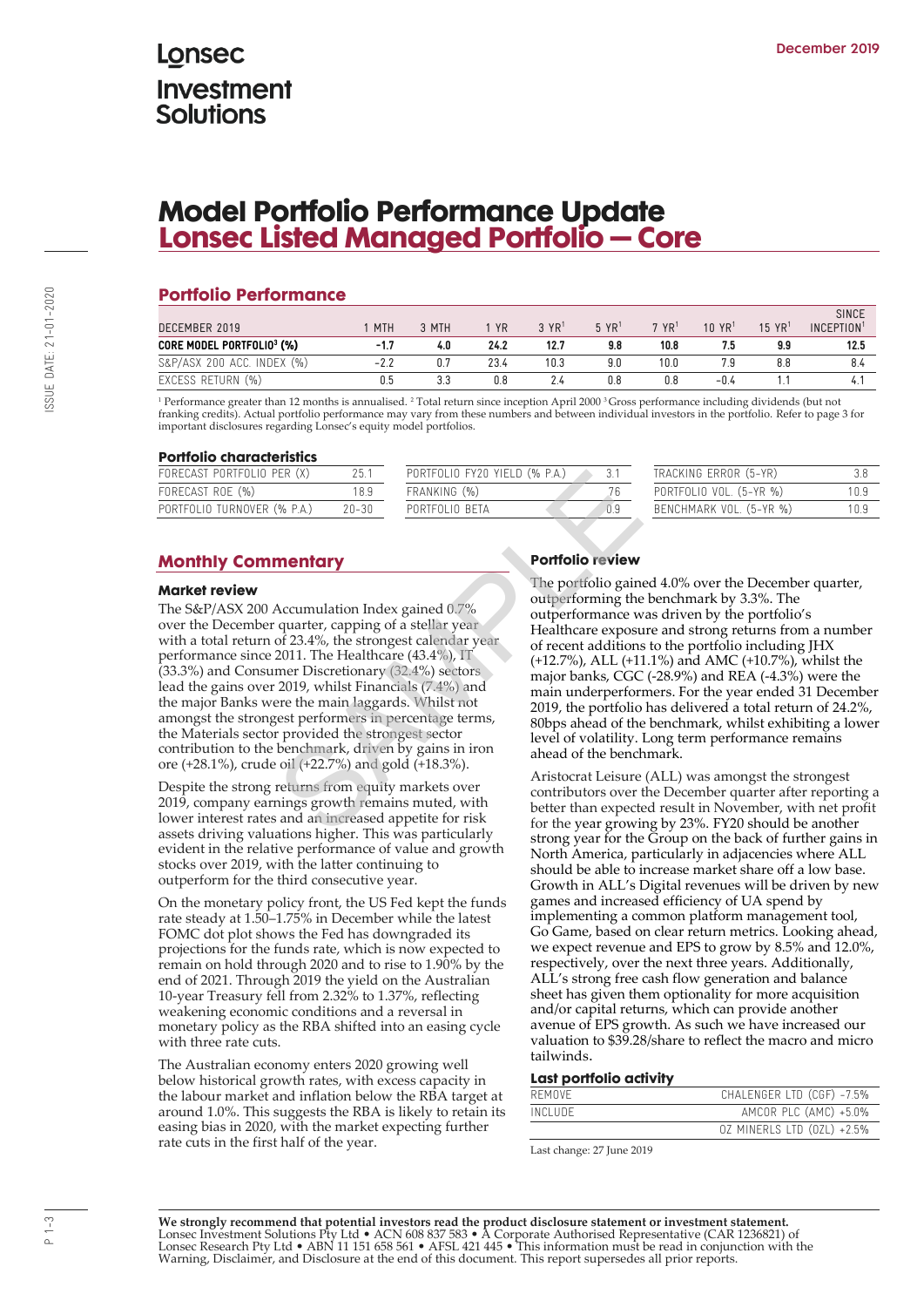# Lonsec **Investment Solutions**

# **Lonsec Listed Managed Portfolio – Core**

## **Portfolio strategy**

Lonsec believes that higher quality companies will outperform lower quality companies over time. Lonsec also believes that markets tend to be inefficient over the short term, leading to such higher quality companies trading at a discount to their intrinsic valuation from time-to-time. Lonsec considers that a detailed 'bottomup' investment process implemented by an experienced investment team can exploit such opportunities as they occur to add alpha over a market cycle. Combined, this focus on quality and value forms the back-bone of Lonsec's 'Quality-at-a-Reasonable-Price' or QARP investment style.

### **Portfolio Objective**

To deliver strong returns above benchmark, over the medium to long term, by investing in a concentrated portfolio of quality Australian companies.

Suitable for investors seeking capital growth, and a solid dividend yield, over a holding period of at least three years.

## **Portfolio Profile**



LONSEC CORE MODEL PORTFOLIO TOTAL RETURN SINCE INCEPTION (APRIL 2000)

A \$10,000 investment in the Core portfolio at inception (April 2000) would now be worth around \$102,297. A similar investment in the S&P/ASX 200 Accumulation Index would now be worth around \$49,315. Both figures include dividends (but not franking credits) and are gross of fees.

| MARKET CAP BREAKDOWN | PORTFOLIO (%) |  |  |  |
|----------------------|---------------|--|--|--|
| ASX 20               | 550           |  |  |  |
| ASX 21-50            | 125           |  |  |  |
| ASX 51-100           | 30.0          |  |  |  |
| ASX 101-200          | 25            |  |  |  |
| TOTAL                | 1 N N N       |  |  |  |

| GICS SECTOR            | ASX 200<br>$(\% )$ | <b>PORTFOLIO</b><br>(%) | <b>ACTIVE</b><br>WEIGHT (%) |
|------------------------|--------------------|-------------------------|-----------------------------|
| COMMUNICATION SFRVICES | 4.5                | 2.5                     | $-2.0$                      |
| CONSUMER DISC.         | 7.1                | 5.0                     | $-2.1$                      |
| CONSUMER STAPI ES      | 5.5                | 10.0                    | 4.5                         |
| <b>FNFRGY</b>          | 5.5                | 5.0                     | $-0.5$                      |
| <b>FINANCIALS</b>      | 28.0               | 20.0                    | $-8.0$                      |
| <b>HFAITH CARF</b>     | 10.5               | 22.5                    | 12.0                        |
| INDUSTRIAI S           | 8.4                | 10.0                    | 1.6                         |
| IT                     | 2.9                | 0.0                     | $-2.9$                      |
| <b>MATERIALS</b>       | 17.9               | 25.0                    | 7.1                         |
| REAL ESTATE            | 7.4                | 0.0                     | $-7.4$                      |
| UTILITIES              | 1.8                | 0.0                     | $-1.8$                      |
| CASH                   | 0.0                | 0.0                     | 0.0                         |
| TOTAL                  | 100.0              | 100.0                   |                             |
|                        |                    |                         |                             |

- The main overweight positions in the portfolio are: Healthcare; Materials and Consumer Staples.
- The main underweight positions in the portfolio are: Financials; Real Estate; IT; Communication Services and Utilities.
- Investors should note that JHX, ORA and AMC are ranked under Materials when widely viewed as Industrial exposures (Building materials and Packaging).
- The portfolio is likely to retain an underweight exposure to the Financials and Metals & Mining sectors, as the benchmark weighting in these two sectors (circa 50%) is considered excessive from a both a quality investment approach and prudent risk management perspective.

### **Portfolio style and construction rules**

| INVESTMENT PHILOSOPHY                  | <b>QUALITY COMPANIES AT A</b><br>REASONABLE PRICE, HIGH<br>CONVICTION, LOW TURNOVER |
|----------------------------------------|-------------------------------------------------------------------------------------|
| <b>INVESTMENT UNIVERSE</b>             | ASX 200 STOCKS                                                                      |
| <b>BFNCHMARK</b>                       | S&P/ASX 200 ACCUMULATION INDEX                                                      |
| <b>INCEPTION DATE</b>                  | APRII 2000                                                                          |
| <b>TYPICAL NO. OF STOCKS</b>           | $15 - 25$                                                                           |
| MINIMUM/MAXIMUM STOCK<br>TARGFT WFIGHT | 2.5%/15.0%                                                                          |
| STOCK I IMIT                           | STOCK WFIGHT +10.0%                                                                 |
| SECTOR I IMIT                          | GICS SECTOR WEIGHT +20.0%                                                           |
| NON-INDEX LIMIT                        | 10%                                                                                 |
| CASH LIMIT                             | 10%                                                                                 |
| <b>TYPICAL TURNOVER</b>                | 20-30% (3-5 CHANGES PER<br>ANNUM)                                                   |